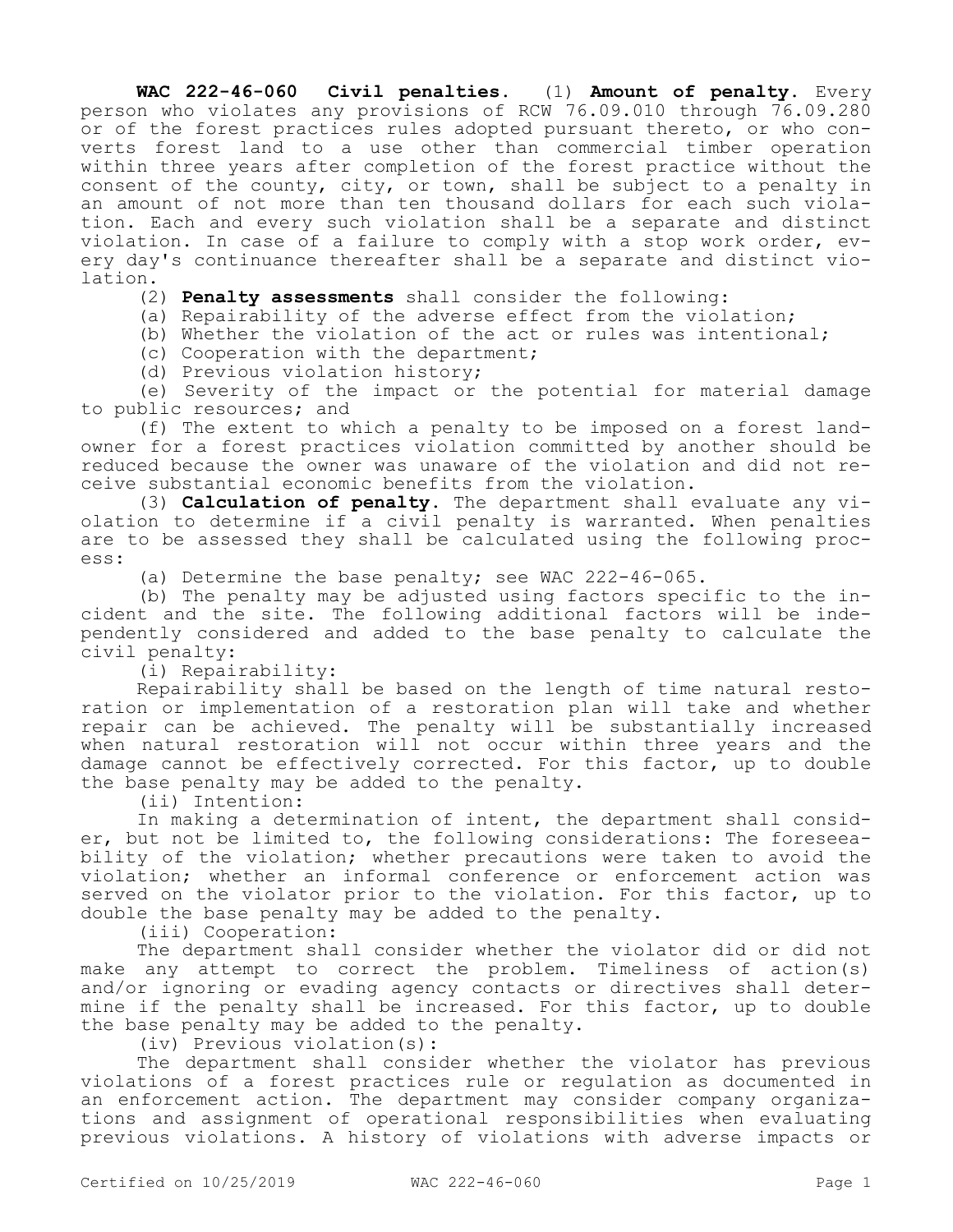potential for adverse impacts or that shows a pattern of ignoring the rules or the act, shall result in a substantially larger penalty.

Enforcement actions for the purposes of this section shall include notices to comply, stop work orders, civil penalties, and criminal citations when those enforcement actions are associated with forest practices violations. For this factor, up to quadruple the base penalty may be added to the penalty.

(v) Severity:

The department shall adjust the penalty based on the extent and magnitude of the damage or potential damage to public resources. For this factor, up to quadruple the base penalty may be added to the penalty.

(vi) Landowner involvement:

If in the opinion of the department, the landowner exercised reasonable prudence in the development of timber sale contracts or supervision of the forest practices operations, was unaware of the forest practices violation, and the landowner received no substantial economic benefit from the violation, then the landowner generally would not be assessed a civil penalty.

(c) In accordance with RCW 76.09.170, the penalty may not exceed ten thousand dollars for each and every violation.

(d) The department shall determine whether all or a portion of the penalty should be assessed against the operator, landowner, and/or timber owner. The department should consider the responsible party, the degree of control, the sophistication of the party and whether different parties conducted different violations.

(4) **Other participants.** Every person who through an act of commission or omission procures, aids or abets in the violation shall be considered to have violated the provisions of this section and shall be subject to the penalty provided for in this section.

(5) **Government employees.** No penalty shall be imposed under this section upon any governmental official, an employee of any governmental department, agency, or entity, or a member of any board created by the act for any act or omission in his/her duties in the administration of the act or of these rules.

(6) **Written notice.** The penalty shall be imposed by a notice in writing, either by certified mail with return receipt requested or by personal service, to the person incurring the same from the department describing the violation with reasonable particularity.

(7) **Remission or mitigation.** Within fifteen days after the notice is received, the person incurring the penalty may apply in writing to the supervisor of the department or his or her designee for the remission or mitigation of such penalty. Upon receipt of the application, the department may remit or mitigate the penalty upon whatever terms the department in its discretion deems proper: Provided, That the department deems such remission or mitigation to be in the best interests of carrying out the purposes of the act. The department shall have authority to ascertain the facts regarding all such applications in such reasonable manner and under such rules as they may deem proper. The reviewer may reduce, dismiss or not change the civil penalty.

(8) **Right of appeal.** Any person incurring any penalty hereunder may appeal the same to the appeals board. Such appeals shall be filed within thirty days after the date of receipt of the penalty unless an application for remission or mitigation is made to the department. When such an application for remission or mitigation is made, such appeals shall be filed within thirty days of receipt of notice from the department setting forth the disposition of the application for remis